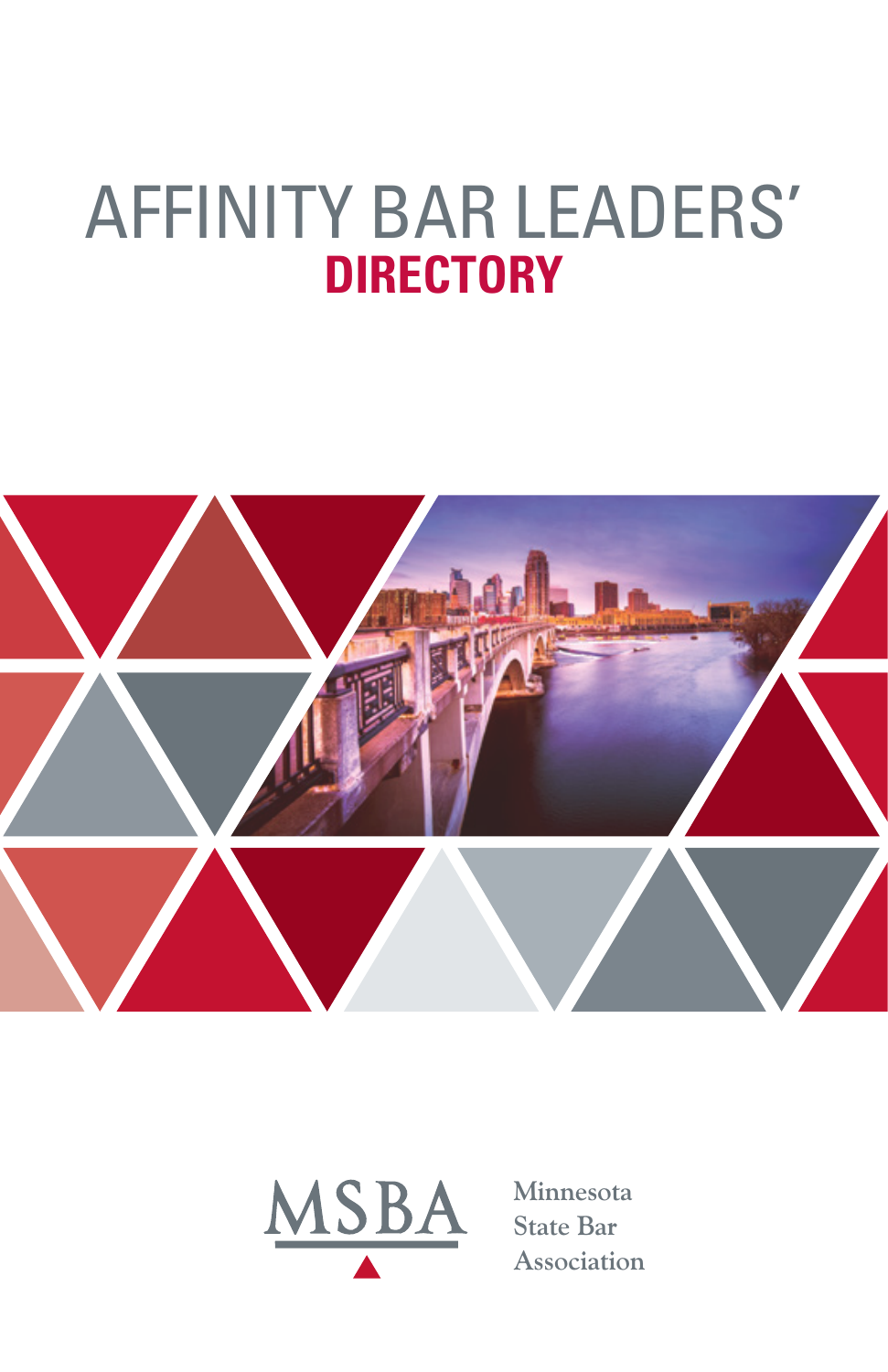### **Affinity Bar Leaders' Directory**

The Minnesota State Bar Association is committed to fostering strong partnerships with Minnesota's affinity bar associations. The goal of this booklet is to help leaders within the MSBA and the affinity bars to identify avenues for collaboration and to facilitate inter-organization communication as we work to serve the legal community across the state.

#### **Hmong American Bar Association**

Fue Lo Thao

**Infinity Project**  Lola Velazquez-Aguilu

**Lawyers Concerned for Lawyers** Thomas Beimers

**Minnesota American Indian Bar Association** Jeanine L. Hill

**Minnesota Asian Pacific American Bar Association** Benjamin R. Kwan

**Minnesota Association of Black Lawyers**  Michael A. Essien

**Minnesota Black Women Lawyers Network** Bernice L. Fields

**Minnesota Hispanic Bar Association** Lariss Maldonado

**Minnesota Lavender Bar Association**  Erin Bryan & Alyssa Smith

**Minnesota Mother Attorney Association** Adebisi Wilson

> **Minnesota Women Lawyers** Kendra Brodin

**Somali American Bar Association** Amran A. Farah

**Twin Cities Diversity in Practice** Valerie Jensen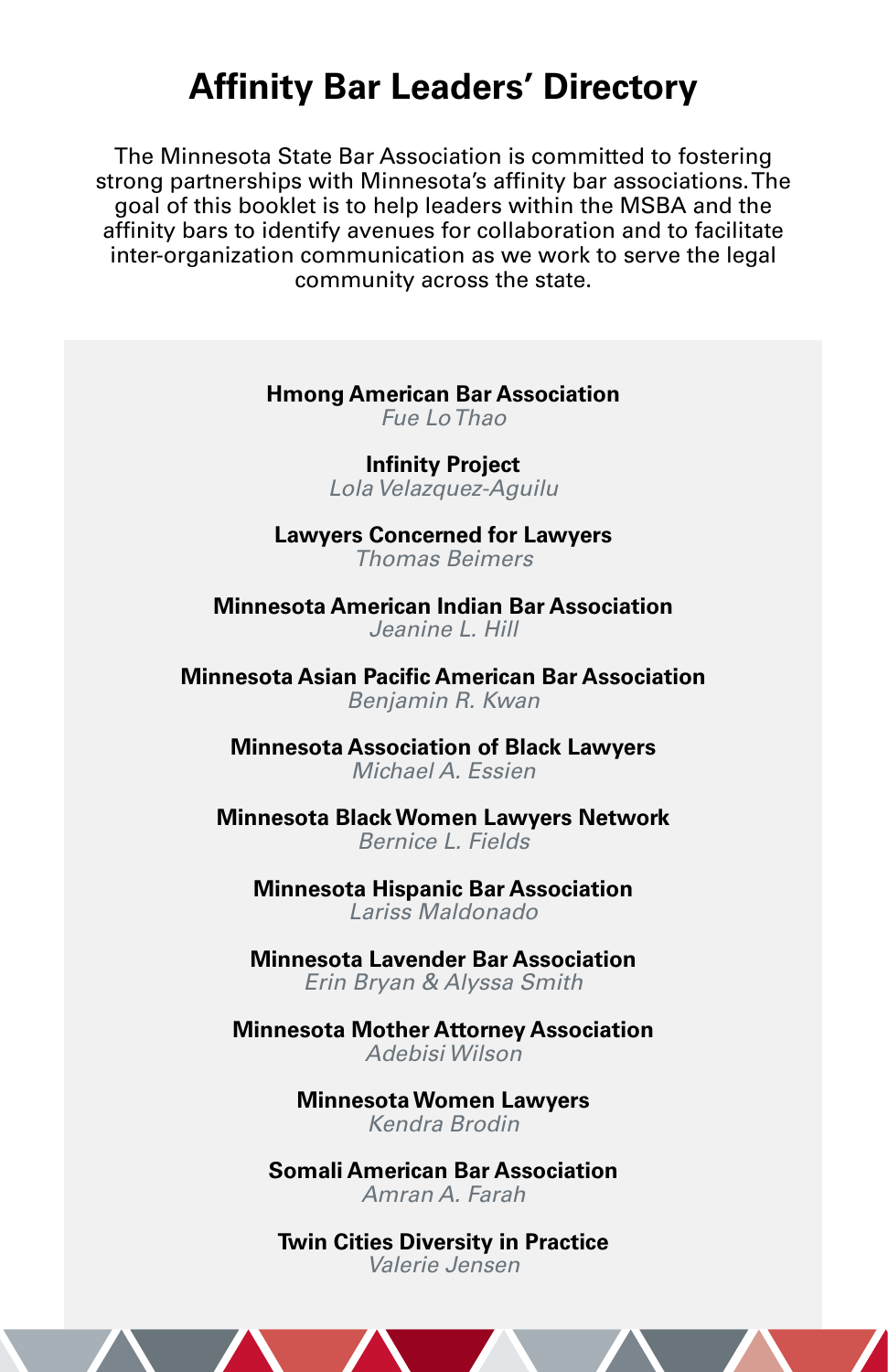

**President** 8/2016 – 8/2017

### FUE **LO THAO**

Fue Lo Thao is an Assistant Ramsey County Attorney currently assigned to the Human Services Division. He attended Carleton College for undergrad and earned his JD at Hamline University School of Law. Prior to joining the Ramsey County Attorney's Office, Fue was a Judicial Law Clerk to the Honorable Gail Chang Bohr. Fue also serves on the Board of Directors for Urban Boatbuilders, a nonprofit organization empowering youth.

#### **CONTACT**

thao\_f@yahoo.com

Ramsey County Assistant Attorney

## **Hmong American Bar Association**

(HABA)

#### ABOUT

A leadership organization for the advancement of legal professionals, the Hmong community and the community at large.

#### ANNUAL EVENTS (dates undecided)

**Fall Social** 

**Winter Banquet** 

#### MAIN INITIATIVES

- $\blacksquare$  Get a Hmong judge appointed to the bench;
- $\blacksquare$  Increase membership; and
- $\blacksquare$  Fundraising.

# **Hmong-American Bar Association**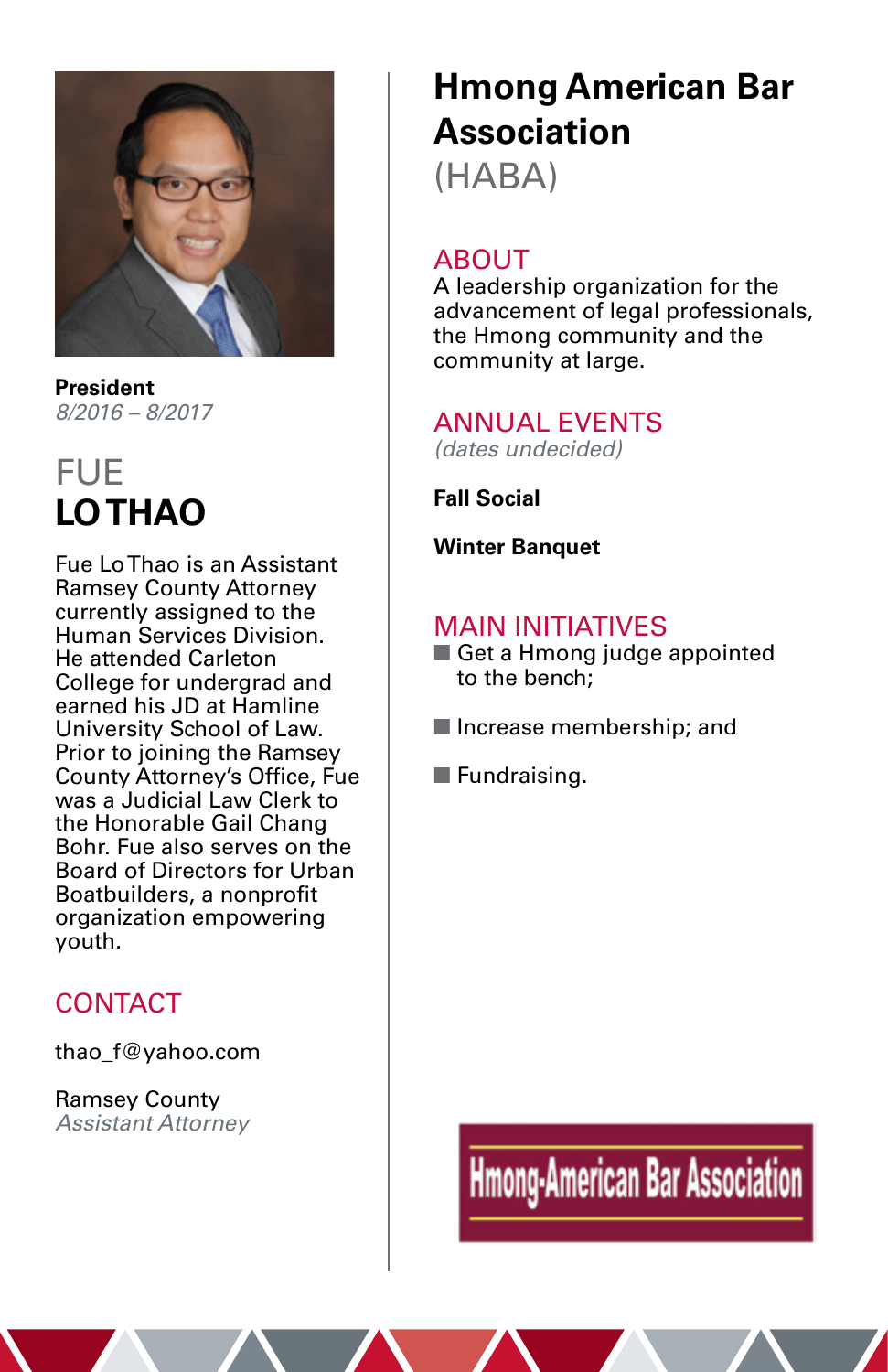

**President**  January - December

### LOLA **VELAZQUEZ-AGUILU**

Lola is an Assistant United States Attorney in the whitecollar and public corruption section of the criminal division. Lola has been an Assistant United States Attorney since 2010 and in that time has prosecuted large-scale financial crimes including bank fraud conspiracies, mortgage fraud, investment fraud, embezzlement, and tax fraud. Before joining the U.S. Attorney's Office, Lola was an associate at Dorsey and Whitney where she represented civil litigants and criminal defendants charged with white-collar crimes.

#### **CONTACT**

District of Minnesota, Criminal Division Assistant U.S. Attorney

Lola.Velazquez-Aguilu @usdoj.gov (612) 664-5604

### **Infinity Project**

In the Eighth Circuit Courts

#### ABOUT

The Infinity Project's mission is to increase the gender diversity of the state and federal bench to ensure the quality of justice in the Eighth Circuit.

#### EVENTS

**Prospective Judges' Conference**  (in collaboration with MNAPABA) October 29, 2016

**Prospective Judges' Conference**  (in collaboration with MABL) Winter 2016/17

**Infinity CLE and Reception at the 8th Circuit Conference** 

2018 – (Biennially)

#### CURRENT FOCUS

Advocate for and highlight the need for more women of color on the bench in Minnesota and throughout the Eighth Circuit, both within the legal community and with decision makers.



*www.theinfinityproject.org*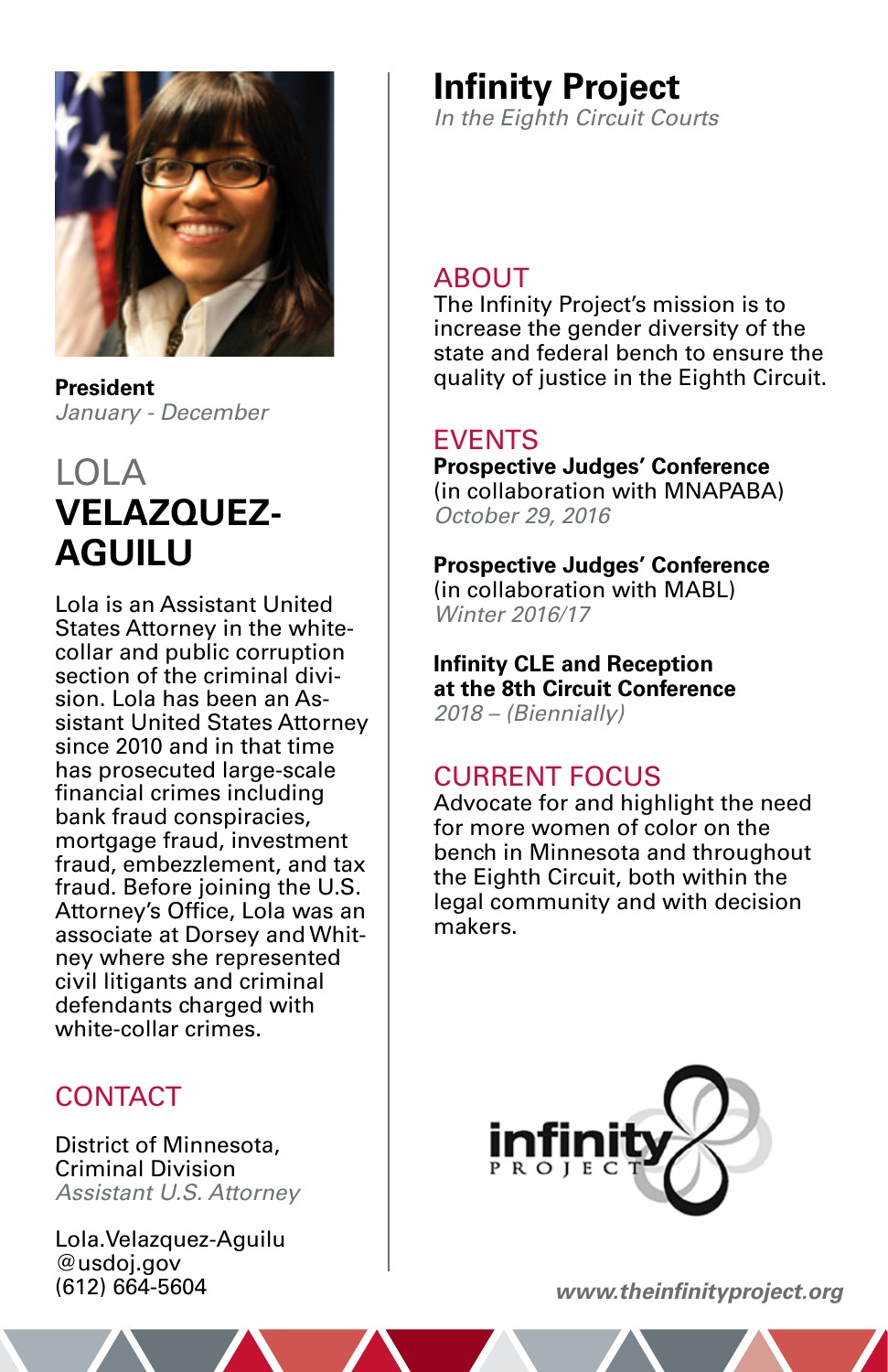

**Chair, Board of Directors**  7/2017 – 6/2018

### THOMAS **BEIMERS**

Tom is a partner with Hogan Lovells LLP, where he has a health care regulatory practice. He is a graduate of Macalester College and the University of Minnesota School of Law. Tom has experience with criminal, civil, and administrative health care fraud matters, and is a frequent national speaker on health care law topics. In addition to his work with LCL, Tom is also on the board of The Jungle Theater.

#### **CONTACT**

Hogan Lovells Partner

help@mnlcl.org (651) 646-5590

### **Lawyers Concerned for Lawyers** (LCL)

#### ABOUT

LCL provides free, confidential peer and professional assistance to Minnesota lawyers, judges, law students, and their immediate family members on any issue that causes stress or distress.

#### EVENTS

**LCL 40th Anniversary Celebration** November 9

**CLE Programs Monthly** 

**Common Experiences Groups Monthly** 

#### INITIATIVES

- $\blacksquare$  Reduce stigma regarding mental health (including substance issues) and the legal profession;
- Increase outreach to bar and other legal profession organizations through programs, announcements regarding services, and articles or posts; and
- $\blacksquare$  Continue to be a safe and confidential place for free peer and professional assistance.



**LAWYERS CONCERNED FOR LAWYERS** Free. Confidential. 24 hours a day, 7 days a week.

*www.mnlcl.org*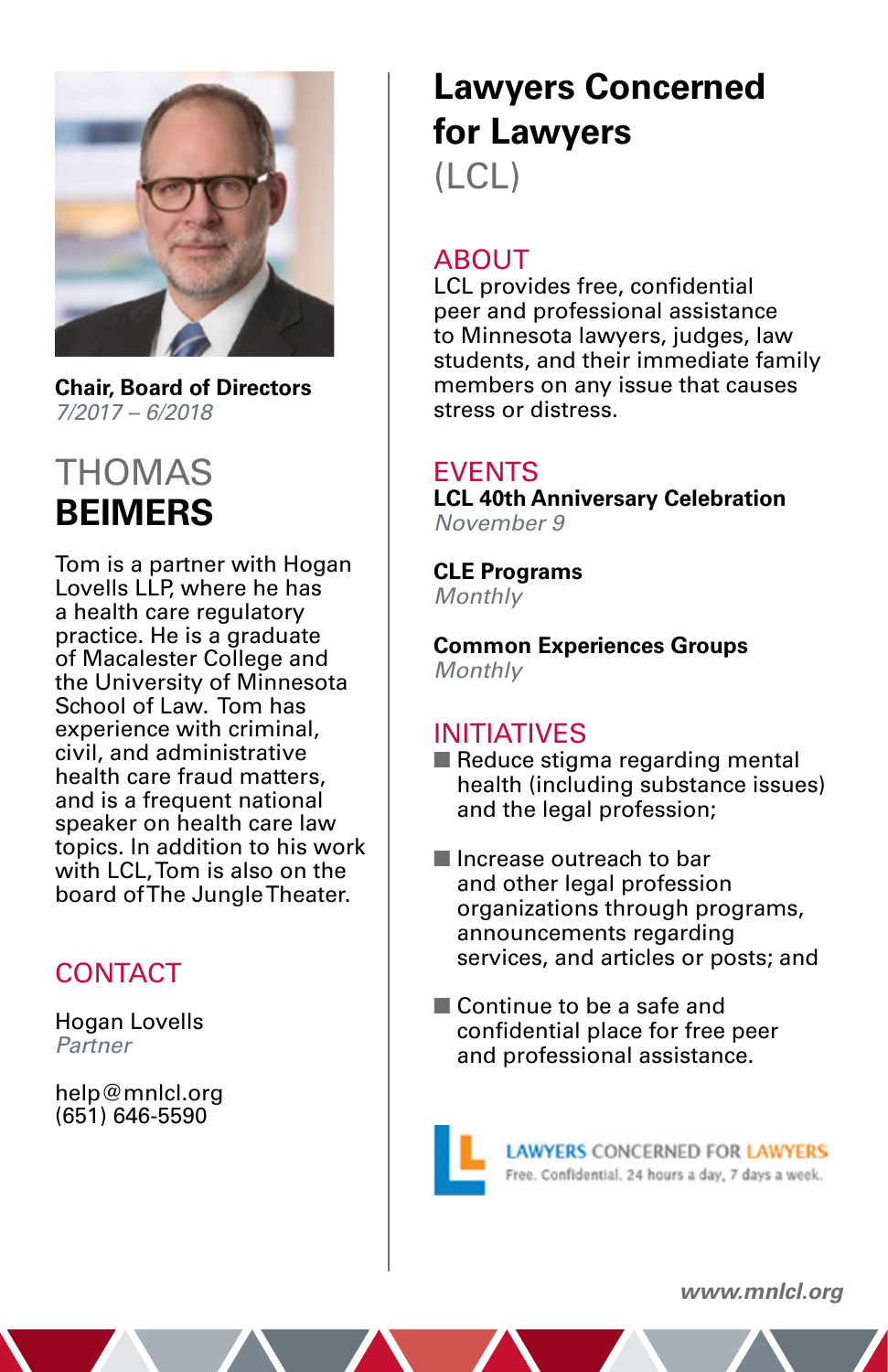

**President**  9/2016 – 9/2017

### JEANINE **L. HILL**

Jeanine is an experienced general practice attorney with the law firm of Meyer & Njus, PA. She is also a judge for the Sokaogon Chippewa Community located in Crandon, Wisconsin. Jeanine has a passion for helping others in the legal and general community due in part to her diverse background. She is an enrolled member of the Turtle Mountain Band of Chippewa.

#### **CONTACT**

Meyer & Njus, PA **Attorney** 

200 South Sixth St #1100 Minneapolis, MN 55402

jhill@meyernjus.com (612) 630-3254

### **Minnesota American Indian Bar Association**  (MAIBA)

### ABOUT

A non-profit organization of American Indian attorneys, law students, and officers of tribal courts. The organization also welcomes non-Indian attorneys and law students who are interested in Indian law.

#### ANNUAL EVENTS

**Indian Law CLE** May (annually)

**MAIBA Golf Tournament** July (annually)

**MAIBA General Membership Meeting** September (annually)

#### UPCOMING GOALS

- $\blacksquare$  Our goal is to strengthen connections with our out-state memberships;
- $\blacksquare$  Build strong relationships with our tribal communities; and
- $\blacksquare$  Continue our efforts to get more Indians to attend law school.



*www.maiba.org*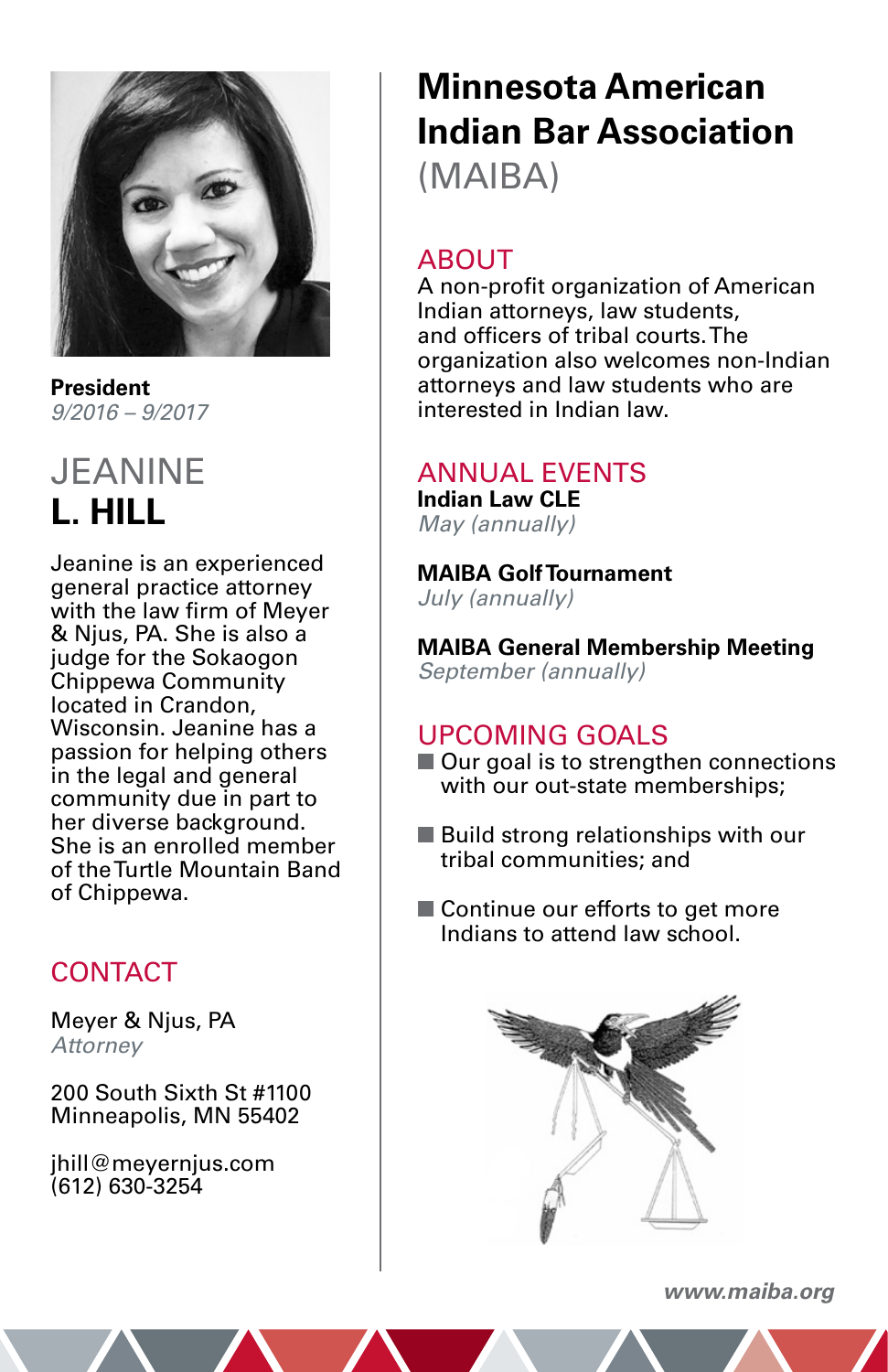

**President**  10/2016 – 10/2017

### BENJAMIN **R. KWAN**

Ben is a trial attorney at Halunen Law in Minneapolis where he advocates on behalf of employees and whistleblowers. Ben relishes being able to use his experience as a former journalist to help his clients and his MNAPABA colleagues communicate their respective messages. He loves calling the Bryn Mawr neighborhood of Minneapolis home.

#### **CONTACT**

Halunen Law Associate Attorney

80 S Eighth St, Suite 1650 Minneapolis, MN 55402

kwan@halunenlaw.com (612) 605-4098

### **Minnesota Asian Pacific American Bar Association** (MNAPABA)

### ABOUT

Promoting and supporting the personal and professional development of Asian American and Pacific American lawyers, judges, and law students, serving as an advocate for the community in Minnesota, and promoting equal access to justice.

### ANNUAL EVENTS

**New Attorneys Reception Judges Reception Annual Gala MNAPABA & APALSA Joint Reception Annual Summer Party and School Supply Drive Annual Winter Retreat**

#### INITIATIVES

- $\blacksquare$  Implementing the first year of our first-ever strategic plan;
- $\blacksquare$  Continuing efforts to promote more Asian American attorneys for judicial posts; and
- $\blacksquare$  Deepening relationships among our 200+ members.



*www.mnapaba.org*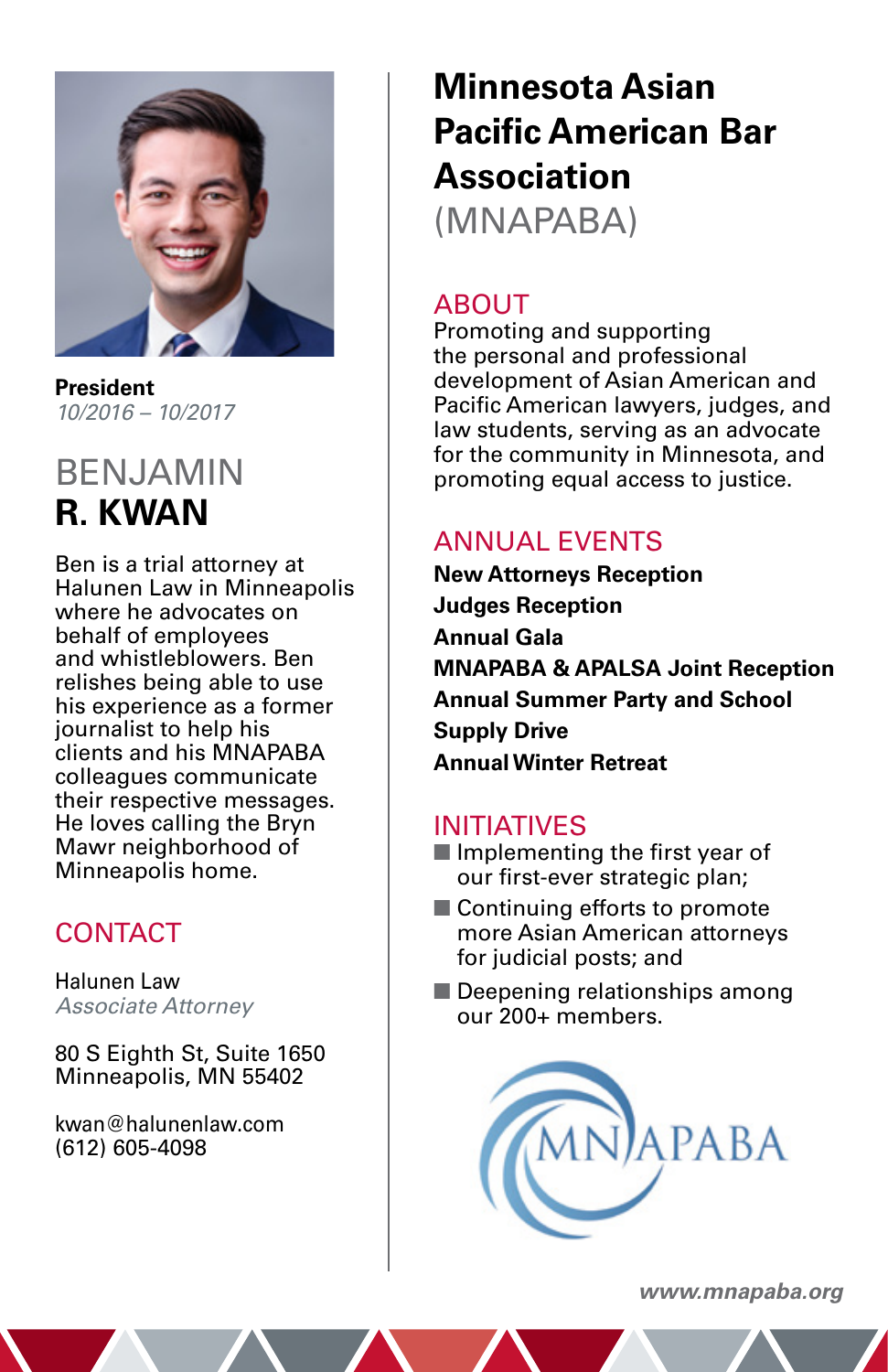

**President** 7/2017 – 6/2018

### **MICHAEL A. ESSIEN**

Michael is a principal at Essien Law Office, PLLC practicing intellectual property law with a focus on patents, trademarks, copyrights, and e-commerce. Michael concentrates his practice on patent prosecutions and trademark applications, opinions, copyrights, strategic planning, and client counseling regarding intellectual property protection.

#### **CONTACT**

Essien Law Office, PLLC IP Attorney

245 Ruth St N, Ste 201 Saint Paul, MN 55119

messien@essienlaw.com (651) 340-4310

## **Minnesota Association of Black Lawyers**

(MABL)

#### ABOUT

Our mission is to promote and support the professional development of black lawyers, judges, and law students in Minnesota.

#### ANNUAL EVENTS

**MABL Annual Scholarship Gala** November 12, 2016

**Estate Planning CLE** Spring 2017

**MN Minority Judges Reception** Spring 2017

#### INITIATIVES

- Updating Strategic Plan for 2017 and beyond to serve our mission;
- $\blacksquare$  Working to build a vibrant community of African American Practitioners in diverse areas of legal practice; and
- $\blacksquare$  Outreach beyond the metro area.



*www.mabl.org*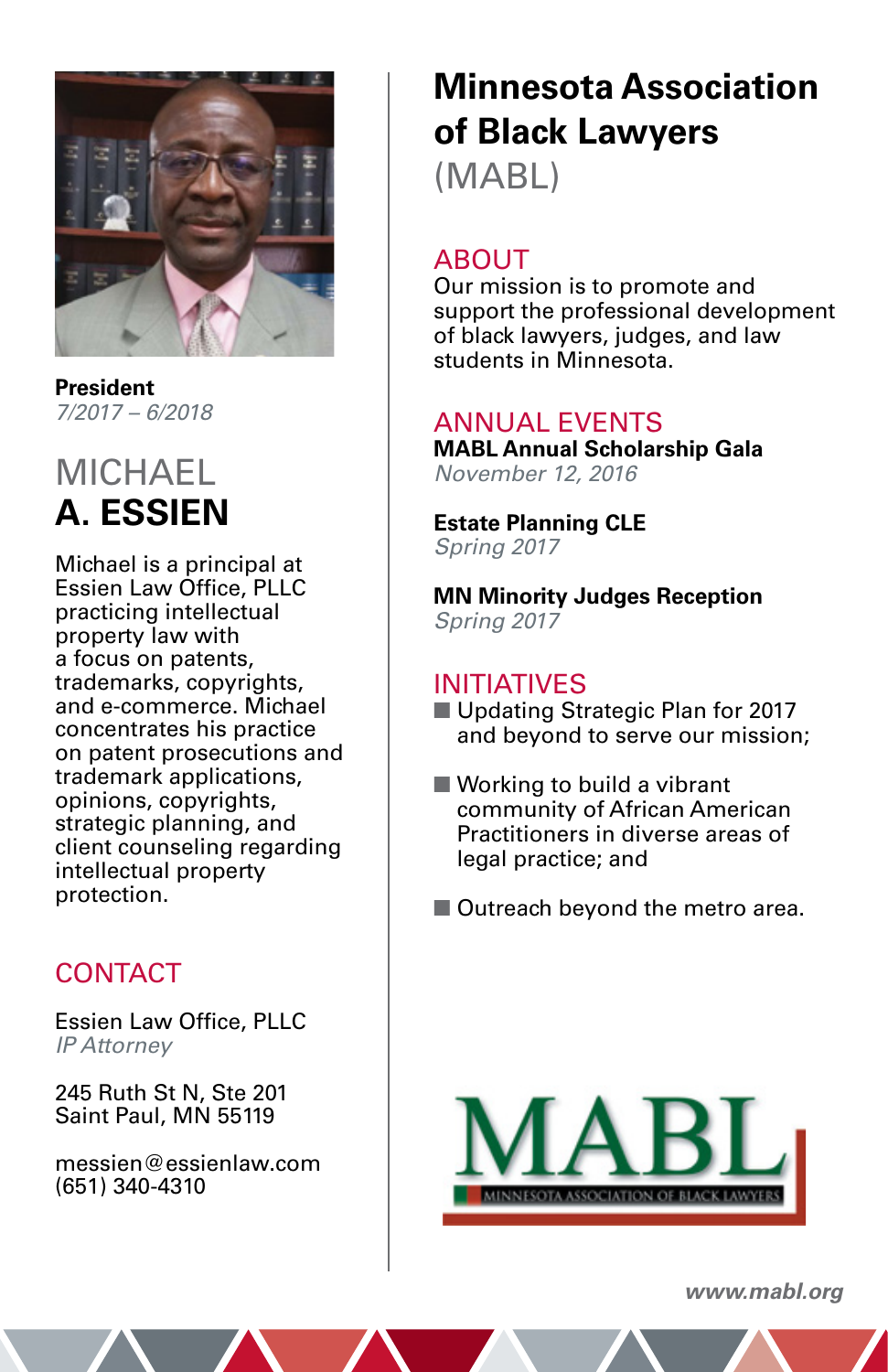

**Managing Director** 

### **BERNICF L. FIELDS**

Arbitrator and Attorney at Law

blfields@mbwln.org

### **Minnesota Black Women Lawyers Network** (MBWLN)

#### **ABOUT**

A nonprofit organization based in Minneapolis that supports the the professional development of black women lawyers.

#### ANNUAL EVENTS

The Network annually sponsors the Lena O. Smith Luncheon, a law school student orientation, and other social and educational events.

#### MISSION

- To promote black women lawyers visibility;
- $\blacksquare$  To provide opportunities for mentoring and networking; and
- $\blacksquare$  To encourage black women lawyers to believe that anything is possible.

*www.facebook.com/MBWLN*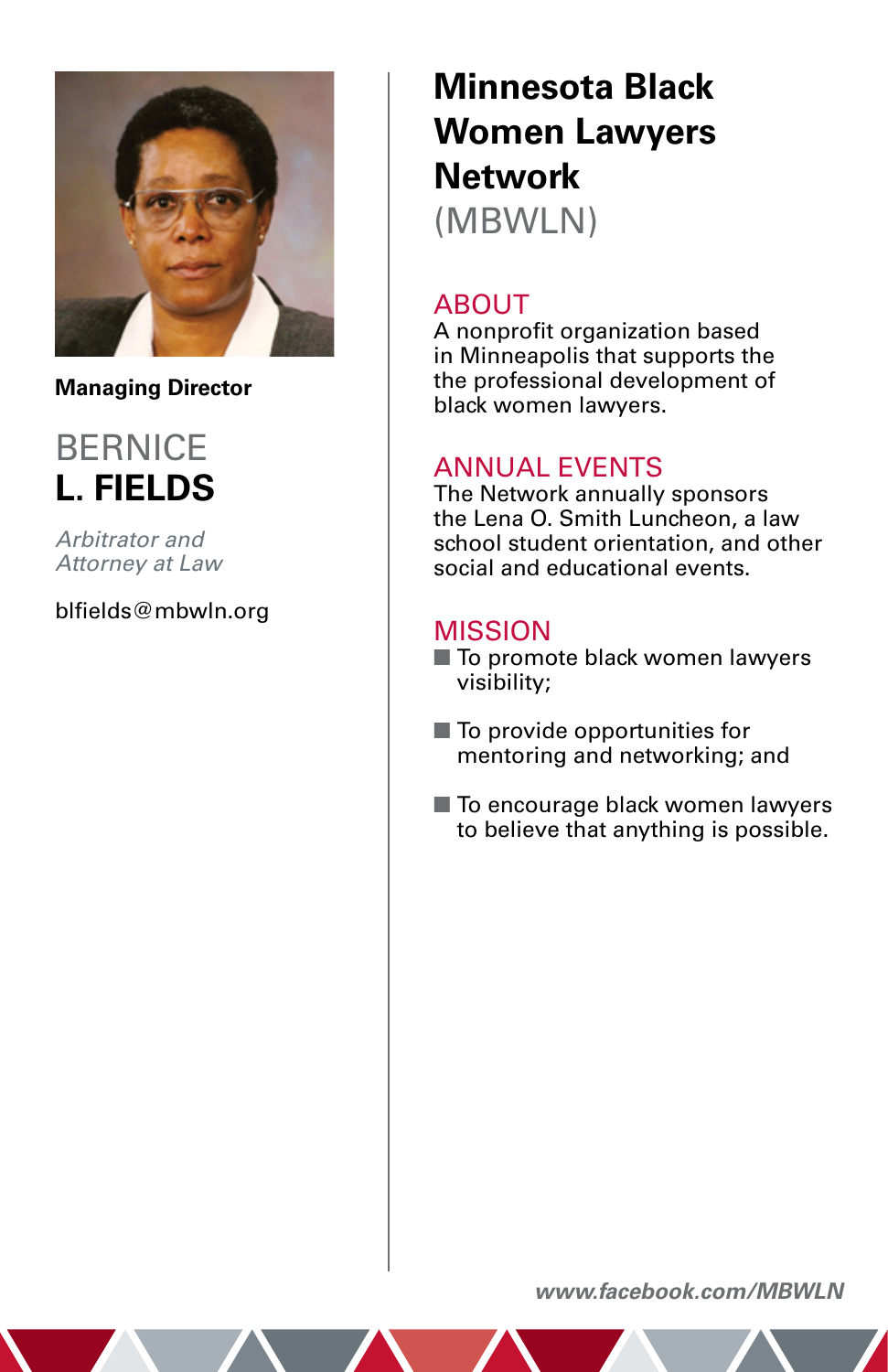

**President** 4/2017 – 4/2018

### LARISS **MALDONADO**

Lariss is an Associate General Counsel at UnitedHealthcare. Lariss's role covers litigation, compliance, and regulatory affairs. She supports the company's Special Investigations Unit addressing issues of fraud, waste, and abuse. Before joining UnitedHealthcare, Lariss was a litigation associate at Faegre Baker Daniels.

#### **CONTACT**

UnitedHealthcare Associate General Counsel

9800 Healthcare Ln. Minnetonka, MN 55343

Lariss\_maldonado@uhc.com (952) 931-5759

## **Minnesota Hispanic Bar Association**

(MHBA)

#### **ABOUT**

A non-profit association dedicated to advancing the interests of Hispanic attorneys and law students in Minnesota.

#### EVENTS

**Annual Mentorship Program Kickoff and Reception** Fall 2017

#### **Judges Reception**

Fall 2017

**Annual Gala** February or March 2018

**Annual Meeting** April 2018

#### INITIATIVES

- Supporting growth, development, and success of Latino attorneys in MN;
- $\blacksquare$  Advocate for the promotion of Latinos to leadership positions in the community, law firms, businesses, and on the bench;
- Launching Latina Leadership Council;
- $\blacksquare$  Mobilizing members to participate in pro bono initiatives supporting he Hispanic community;
- $\blacksquare$  Expanding membership out-state.



*www.minnhba.org*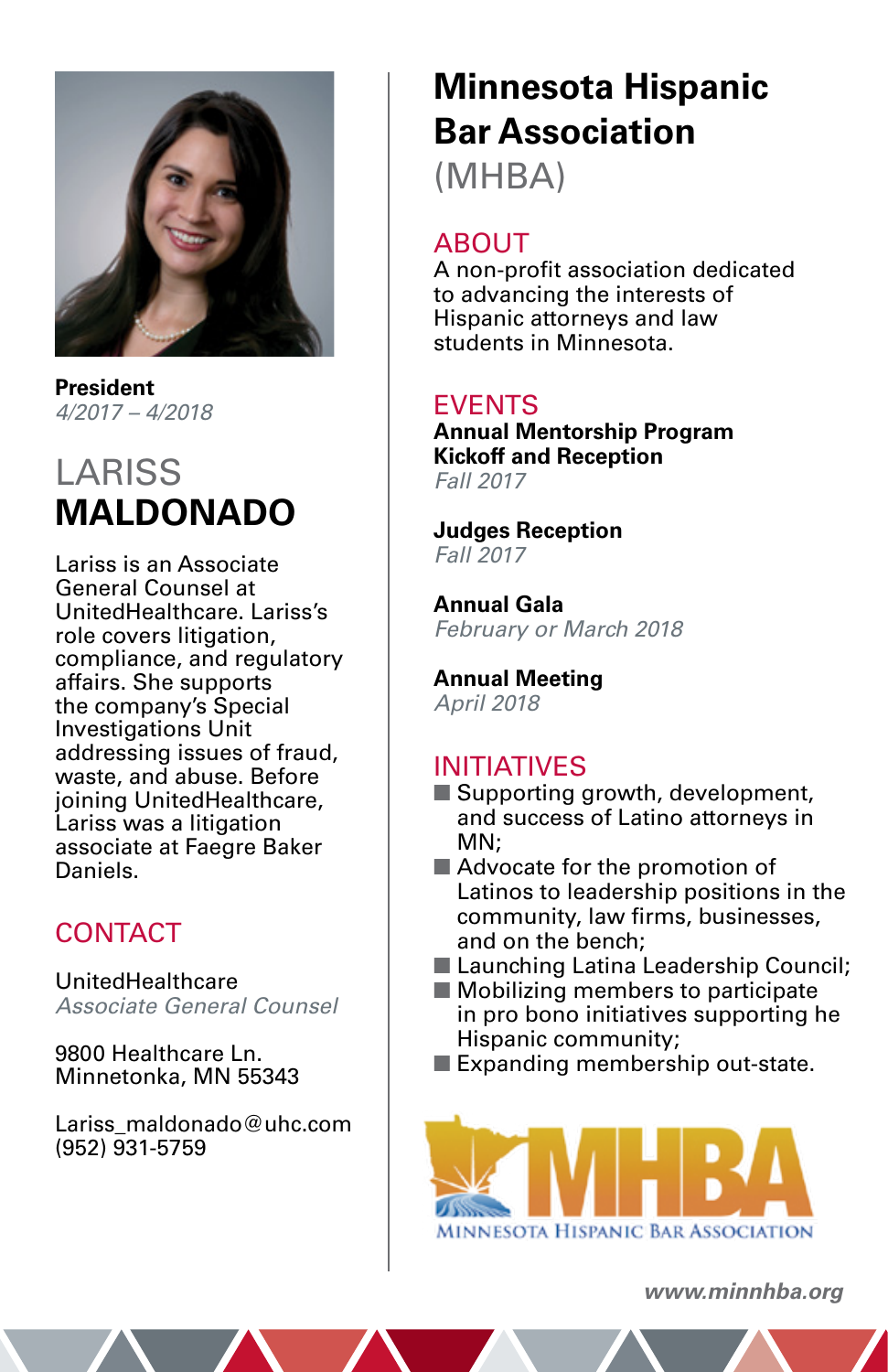

**Co-Chair** 5/2017 – 5/2019

### ERIN **BRYAN**

Erin serves as Senior Corporate Counsel in the

Law Division of U.S. Bank, where she provides legal support to U.S. Bank's mortgage and consumer lines of business. Prior to joining U.S. Bank in 2014, Erin was an associate in the Finance and Restructuring group at Dorsey & Whitney LLP, where her practice included a wide variety of transactional matters and bankruptcy litigation for clients in the financial services, healthcare, technology, and energy industries. She earned her law degree from the University of St. Thomas School of Law in 2007.

#### **CONTACT**

U.S. Bank, Senior Corporate Counsel erin.bryan@usbank.com



**Co-Chair**  5/2016 – 5/2018



Alyssa is an attorney editor in

Codes and Regulations at Thomson Reuters and earned her JD from Hamline University School of Law. A percussionist, Alyssa also holds a Doctorate of Musical Arts, and enjoys spending time using her musical background to help raise funds and awareness for breast cancer research, treatment, and education.

**CONTACT** Thomson Reuters, Attorney Editor asmith613@gmail.com

## **Minnesota Lavender Bar Association**

(MLBA)

#### ABOUT

The primary association of attorneys in Minnesota supporting the LGBT Community.

#### ANNUAL EVENTS **Fall Social**

October 2017

**17th Annual MLBA Conference**  January 2018

**Annual Meeting**  Spring 2018



**Community Justice** through Individual Advocacy

*mnlavbar.org*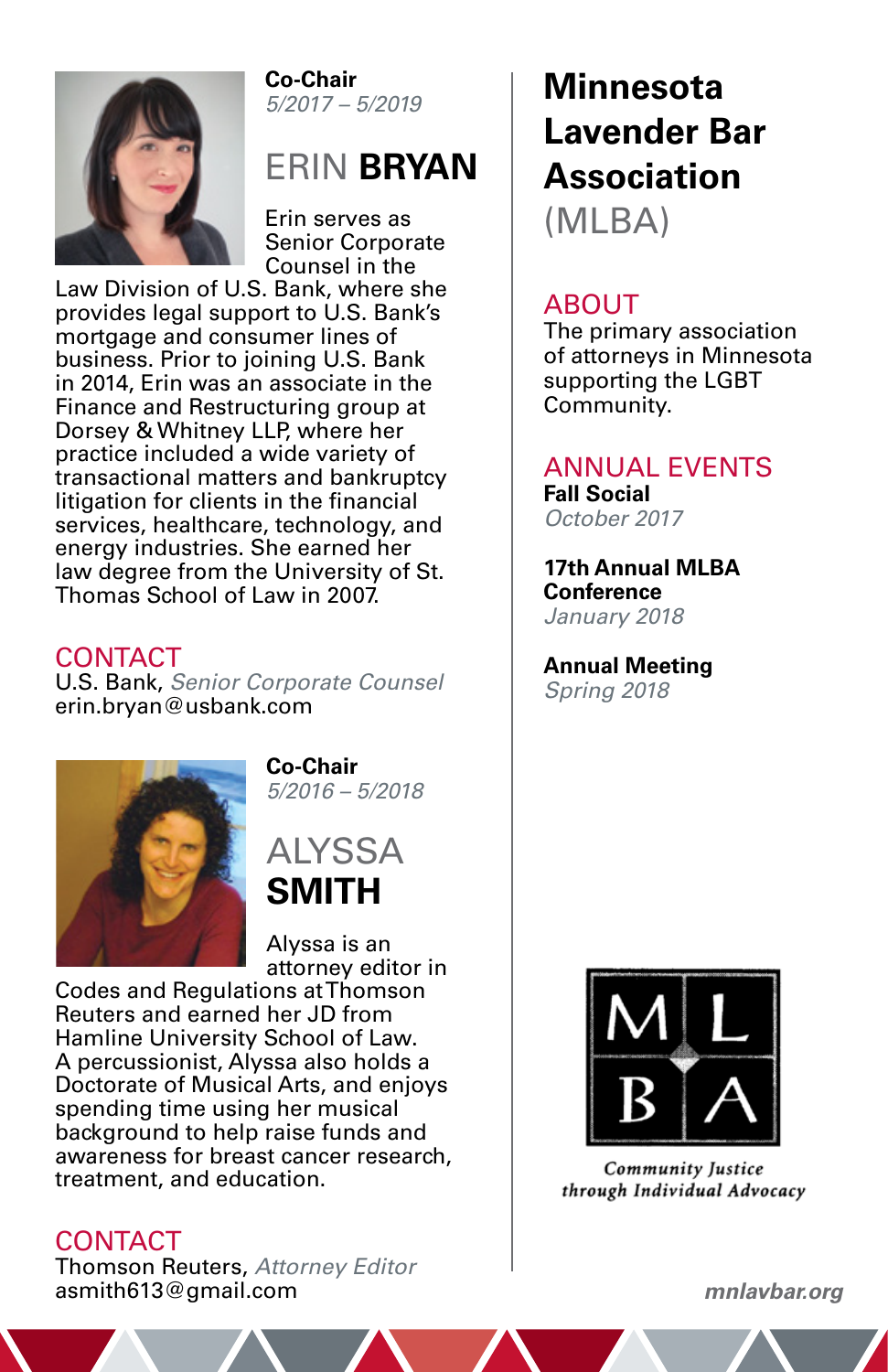

**President** 2016 – 2018

### **ADEBISI A. WILSON**

Adebisi is the Director of Innocent Community Development with Innocent Technologies. Prior to joining Innocent Classroom. Adebisi was an attorney with Blackwell Burke PA and an equity associate with Minneapolis Public Schools. She graduated from New York Law School in 2007. She is currently a member of the MSBA Diversity and Inclusion Council and president of the Minnesota Mother Attorneys Association.

**CONTACT** Innocent Technologies Director, Innocent Community Development

adebisi@ innocenttechnologies.com (612) 927-2277

### **Minnesota Mother Attorney Association** (MMAA)

#### ABOUT

The Minnesota Mother Attorneys Association is an organization whose mission is to promote the professional development of mother attorneys by capitalizing on the special opportunities and skills that arise from motherhood to drive career excellence.

#### ANNUAL EVENTS

**Mother Attorneys and Monkey Bars** Spring/Summer

**Annual Membership Event** Fall/Winter

**Leadership CLE** Summer

**Networking Events**



*www.mnmaa.org*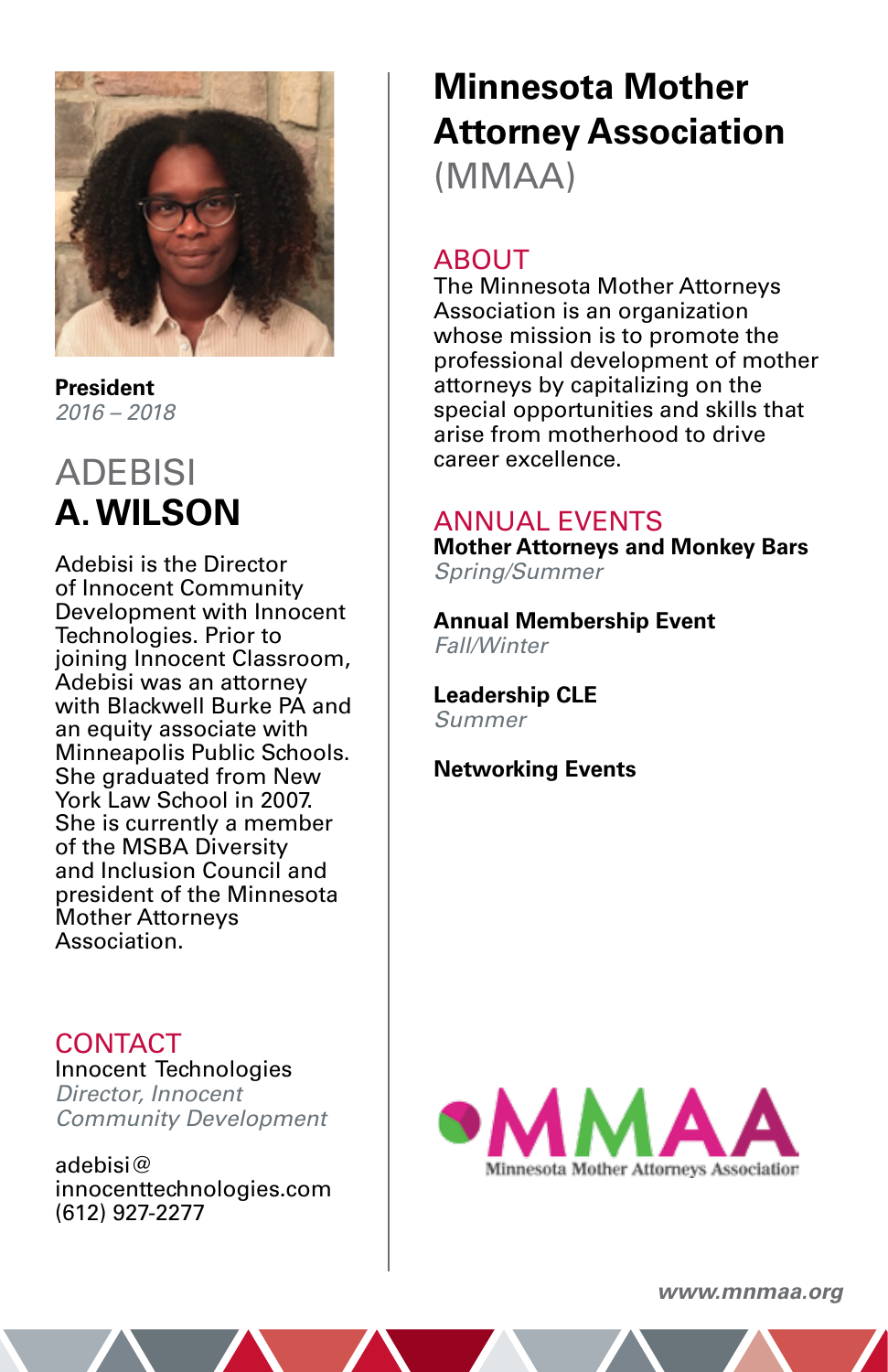

**President**  7/1/17 – 6/30/18

### KENDRA **BRODIN**

Kendra is Client Development Manager at the intellectual property law firm of Merchant & Gould where she helps current and future clients of the firm determine how to best protect their great ideas and innovations. Prior to joining Merchant & Gould, Kendra served as the Executive Director of a leading staffing and recruiting firm in Minneapolis as well as Director of Career and Professional Development at St. Thomas School of Law. For several years prior to those roles, Kendra provided private coaching and consulting services related to issues impacting law firms and lawyers with a focus on supporting the success of women attorneys.

#### **CONTACT** Merchant & Gould Client Development Manager kbrodin@merchantgould.com

### **Minnesota Women Lawyers** (MWL)

#### ABOUT

An association of attorneys, judges, law students, legal employers, and others who are dedicated to advancing the success of women attorneys and striving for a just society.

#### ANNUAL EVENTS

**Committee Fair and Summer Social** August 29, 2017

**Rosalie Wahl Leadership Lecture** November 9, 2017

**Annual Conference for Women in the Law & Annual Meeting** April 27th, 2018 (tentative)

#### INITIATIVES

- $\blacksquare$  Engaging and growing a diverse membership of women lawyers from all backgrounds and career paths
- $\blacksquare$  Building deeper relationships with the other affinity bar associations, corporate counsel, the judiciary, our legal employer partners, and law students
- $\blacksquare$  Highlighting and promoting creative ways to address gender inequities in the legal profession.



*www.mwlawyers.org*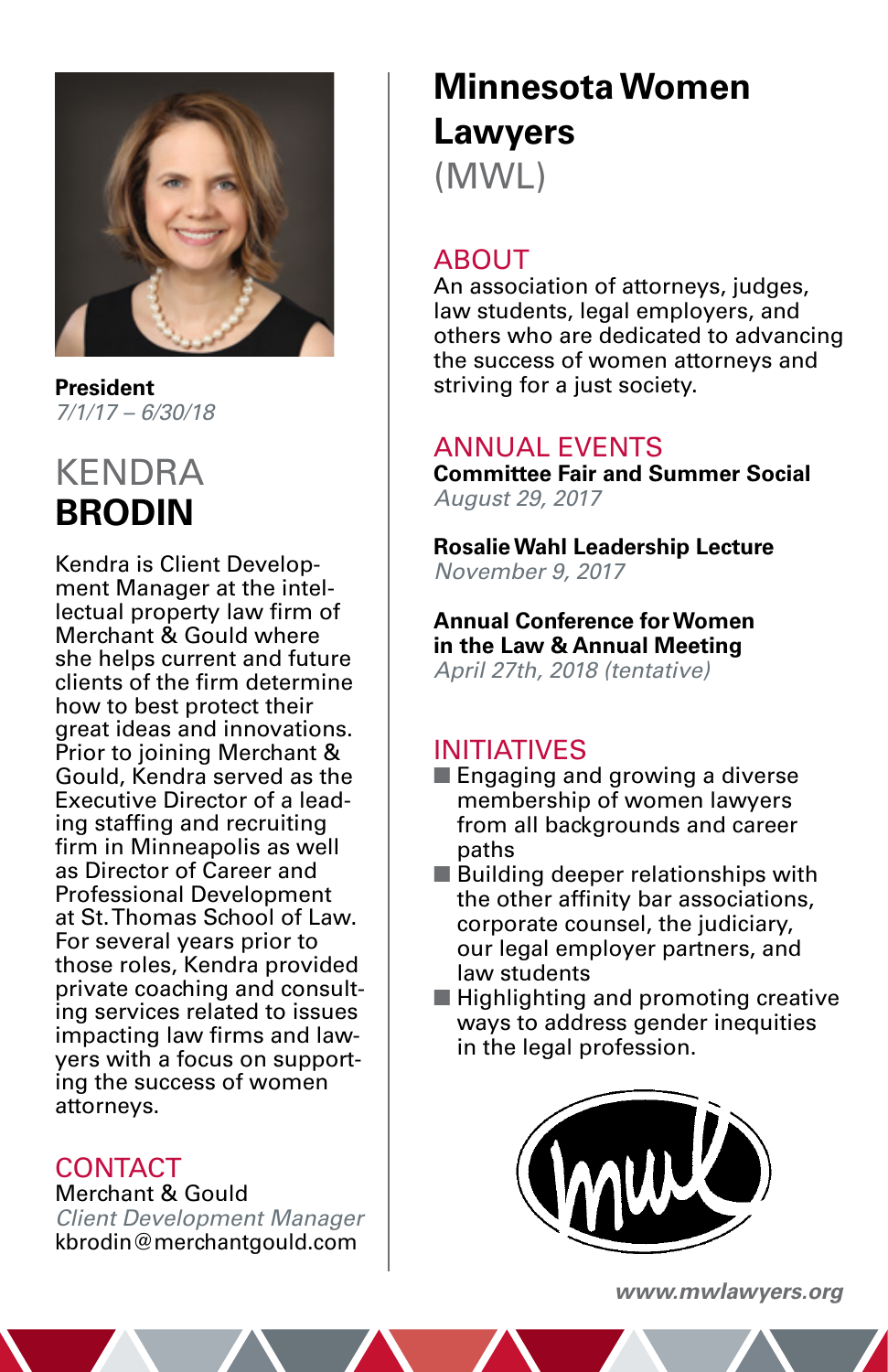

**President**  8/2016 – 8/2017

### AMRAN **A. FARAH**

Amran grew up in south Minneapolis but was born in Mogadishu, Somalia. She graduated from Hamline University School of Law and received her BA from the University of Saint Thomas. She is currently an attorney at Waldeck Law Firm, practicing primarily in insurance defense matters, including construction law, product liability, and insurance coverage. Amran is also a member of the Governor's Council of Minnesotans of African Descent and the Minneapolis Police Conduct Oversight Commission.

#### **CONTACT**

Waldeck Law Firm, PA **Attorney** 

aafarah03@gmail.com

### **Somali American Bar Association**

(SABA)

#### ABOUT

A continental association of attorneys, judges, law professors, and law students of Somali heritage.

#### INITIATIVES

- $\blacksquare$  Legal workshops in community spaces;
- Connecting Somali businesses to legal professionals; and
- $\blacksquare$  Mentorship to increase the number of Somali lawyers in Minnesota.